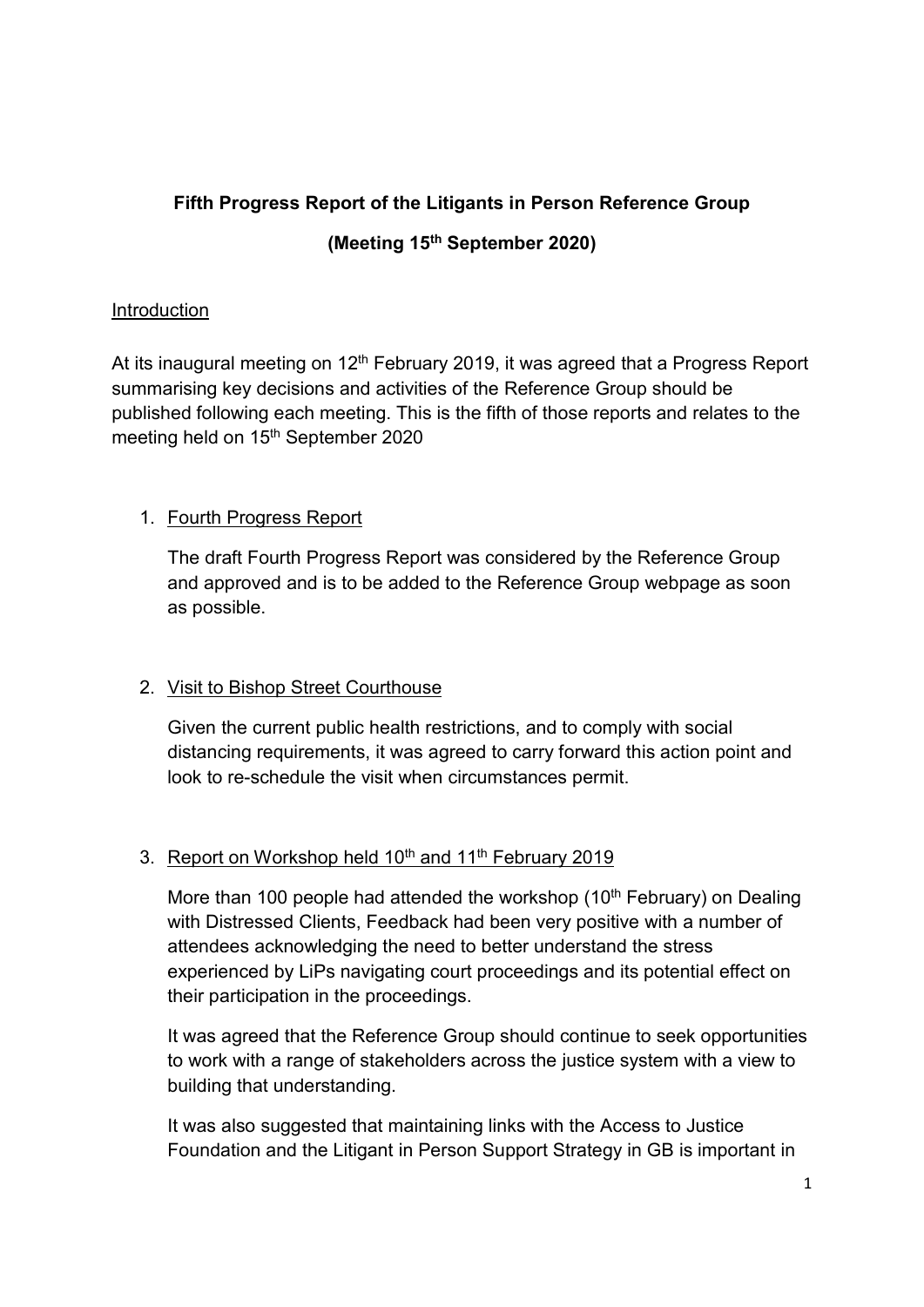terms of accessing other training opportunities and sharing experiences, information on the impacts of Covid 19 and learning generally.

#### 4. The role of Mckenzie Friends

It was agreed that the Reference Group should keep under review any developments in relation to the role of McKenzie friends and consider any options that arise for moving forward the issues identified at the meeting of the subgroup.

# 5. Review of the Reference Group Terms of Reference

### Membership and meeting arrangements

The importance of maintaining equal representation of LiPs and others was agreed. It was also agreed that UU would continue to take the lead in identifying new members. It was further agreed that expressions of interest from potential LiPs should be invited through the Reference Group's webpage. It was noted that arrangements for hosting the webpage are currently under review.

### Arrangements for meetings

Consideration was given to changes that might be made to facilitate better attendance at meetings. It was agreed to pilot a later start time for the December meeting and to keep this under review for future meetings.

It is hoped that it will be possible to resume face to face meeting soon. However it was agreed that the option for members to join meetings remotely should be retained in the hope that this will also facilitate attendance.

### Priorities 20/21

It was agreed that the initial list of priorities that had been adopted in February 2019 (and listed in the First Progress Report), remain current and should be carried forward.

In addition, the past and ongoing impacts of Covid-19 on LiPs is to be added to the existing priorities for 20/21. The Reference Group should also try to ascertain whether any information is being collected in Northern Ireland or elsewhere on the impacts of the current restrictions on LiPs accessing/participating in the Justice System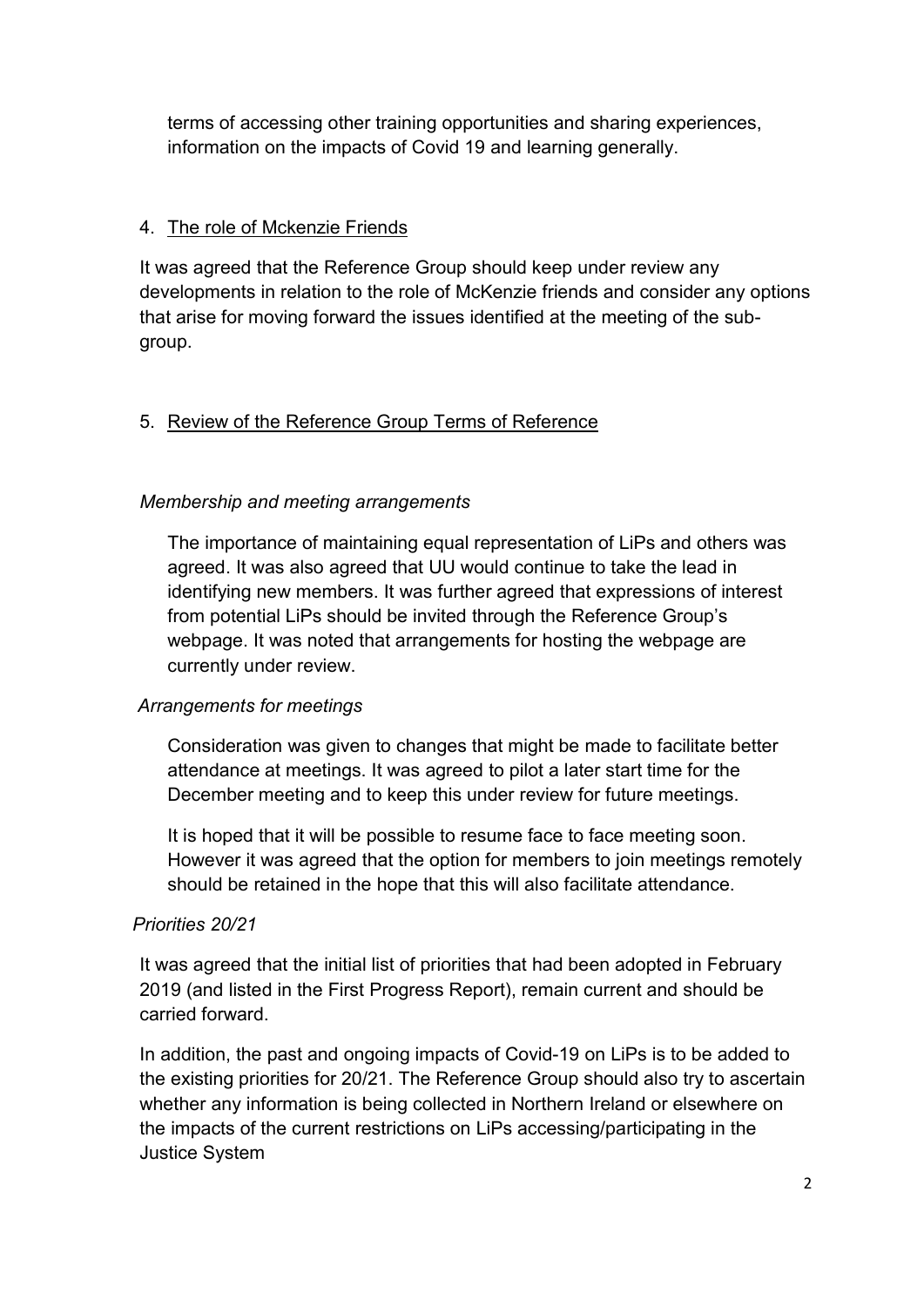#### 6. DoJ/NICTS Response to courthouse visits

A response to the Reference Group's court visit reports had been received from NICTS/DoJ. It was noted that there may be "quick wins" that could be identified in the short term. It was also noted that as part of the wider NICTS Modernisation Programme, work to establish a supporting stakeholder group is ongoing.

Following an indication from Peter Luney (NICTS CEO) that he would be happy to come along to one of the Reference Group's meetings to talk about the Modernisation Programme, it was agreed that an invitation would be issued to him to come along to the next meeting if possible. That would also provide the opportunity to find out more about what has been happening/is planned within NICTS to address the negative impacts of Covid 19

### 7. Feedback from Shadow Civil Justice Council - 9th September 2020

Following an invitation from the Shadow Justice Council, the Chair had attended the SJC's meeting on 9<sup>th</sup> September. It had been very positive and constructive exchange and it is hoped that the Reference Group will be invited to provide further updates on its work in the future. It was agreed that it will be important to build on this and to take/create opportunities to interact with the wider legal profession in order to promote greater understanding of the work of the Reference Group and the experiences of LiPs in the Justice System.

It was also agreed that an offer should be extended to the Shadow Family Justice Council by the Chair for the Reference Group to provide an update to the Council on the work of the Reference Group.

### 8. Webpage

Following discussion on the current hosting of the Reference Group's webpage on the DoJ/NICTS website, it was decided that the information should ideally be held closer to the UU ongoing work on LiPS as a central location for access would be preferable. However the need to ensure that the information is easily accessible was again emphasised and it was suggested that there should be a link to the new the location on the DoJ/NICTS website. It was agreed to explore this further with UU.

Issues around lack of accessible information generally available to LiPs e.g. those in receipt of an initial summons to court, were raised. Little or no